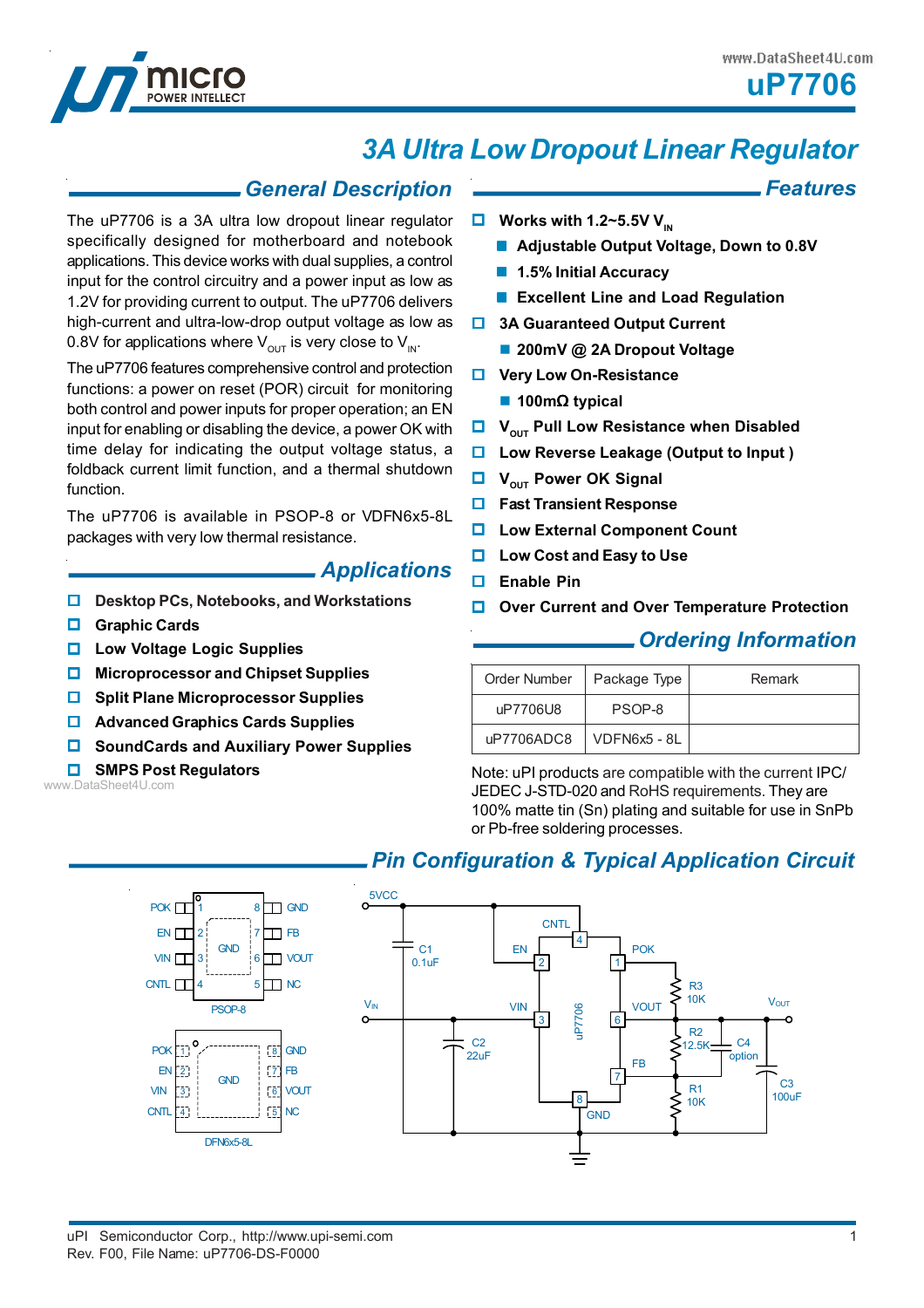



|                |             | <b>. Functional Pin Description</b>                                                                                                                                                                                                                                                                                                                                           |
|----------------|-------------|-------------------------------------------------------------------------------------------------------------------------------------------------------------------------------------------------------------------------------------------------------------------------------------------------------------------------------------------------------------------------------|
|                |             |                                                                                                                                                                                                                                                                                                                                                                               |
| Pin No.        | <b>Name</b> | <b>Pin Function</b>                                                                                                                                                                                                                                                                                                                                                           |
| 1              | <b>POK</b>  | <b>Power OK Indication.</b> This pin is an open-drain output and is set high impedance once $V_{\text{out}}$<br>reaches 92% of its rating voltage.                                                                                                                                                                                                                            |
| $\overline{2}$ | <b>EN</b>   | Enable Input. Pulling this pin below 0.8V turns the regulator off, reducing the quiescent current<br>to a fraction of its operating value.                                                                                                                                                                                                                                    |
| 3              | <b>VIN</b>  | Input Voltage. This is the drain input to the power device that supply current to the output pin.<br>Large bulk capacitors with low ESR should be placed physically close to this pin o prevent the<br>input rail from dropping during large load transient. A 10uF ceramic capacitor is recommended<br>at this pin.                                                          |
| 4              | <b>CNTL</b> | Supply Input for Control Circuit. This pin provides bias voltage to the control circuitry and<br>driver for the pass transistor. The driving capability of output current is proportioned to the $V_{\text{CNTL}}$ .<br>For the device to regulate, the voltage on this pin must be at least 1.5V greater than the output<br>voltage, and no less than V <sub>CNTL MIN.</sub> |
| 5              | NC          | Not Internally Connected.                                                                                                                                                                                                                                                                                                                                                     |
| 6              | <b>VOUT</b> | Output Voltage. This pin is power output of the device. A pull low resistance exists when the<br>device is disabled by pulling low the EN pin. To maintain adequate transient response to large<br>load change, typical value of 1000uF AI electrolytic capacitor with 10uF ceramic capacitors are<br>recommended to reduce the effects of current transients on VOUT.        |
| 7              | <b>FB</b>   | Feedback Voltage. This pin is the inverting input to the error amplifier. A resistor divider from<br>the output to GND is used to set the regulation voltage as $V_{\text{out}} = 0.8x(R1+R2)/R1$ (V)                                                                                                                                                                         |
| 8              | <b>GND</b>  | Ground.                                                                                                                                                                                                                                                                                                                                                                       |
| Exposed<br>Pad | <b>GND</b>  | Ground. The exposed pad acts the dominant power dissipation path and should be soldered<br>to well design PCB pads as described in the Application Informations Chapter.                                                                                                                                                                                                      |

## *Functional Block Diagram*

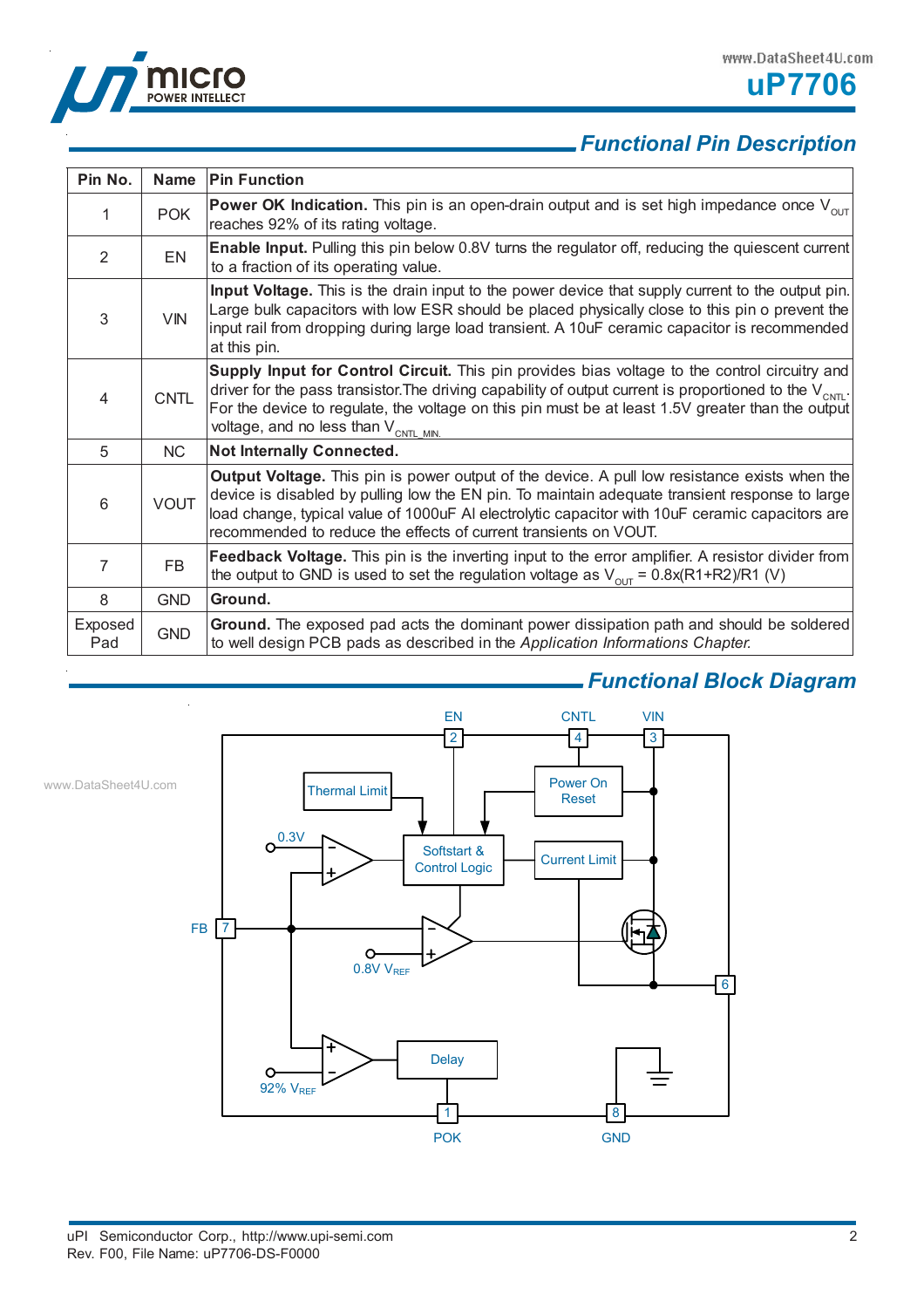

**uP7706**

### *Functional Description*

### **Definitions**

Some important terminologies for LDO are specified below.

### **Dropout Voltage**

The input/output voltage differential at which the regulator output no longer maintains regulation against further reductions in input voltage. Measured when the output drops 2% below its nominal value. Dropout voltage is affected by junction temperature, load current and minimum input supply requirements.

### **Line Regulation**

The change in output voltage for a change in input voltage. The measurement is made under conditions of low dissipation or by using pulse techniques such that average chip temperature is not significantly affected.

### **Load Regulation**

The change in output voltage for a change in load current at constant chip temperature. The measurement is made under conditions of low dissipation or by using pulse techniques such that average chip temperature is not significantly affected.

### **Maximum Power Dissipation**

The maximum total device dissipation for which the regulator will operate within specifications.

### **Initialization**

The uP7706 automatically initiates upon the receipt of supply voltage and power voltage. A power on reset circuit www.continuously monitors VIN and CNTL pins voltages with rising threshold levels of 1.0V and 2.7V respectively.

### **Chip Enable and Soft Start**

The uP7706 features an enable pin for enable/disable control of the chip. Pulling  $V_{EN}$  lower than 0.8V disables the chip and reduces its quiescent current down to 1uA. When disabled, an internal MOSFET of  $90\Omega$  R<sub>DS(ON)</sub> turns on to pull output voltage to ground. Pulling  $V_{\text{EM}}$  higher than 2.0V enables the output voltage, providing POR is recognized. The uP7706 features soft start function that limits inrush current for charging the output capacitors. The soft start time is typically 2.5ms.

### **Output Voltage Programming**

Figure 1 shows a typical application of 2.5V to 1.8V conversion with a 5.0V control supply. The output voltage is sensed through a voltage divider and regulated to internal reference voltage  $V_{\text{ref}}$ . The output voltage is programmed as:

 $V_{\text{OUT}}$  =  $V_{\text{REF}}$  x (R<sub>1</sub>+R<sub>2</sub>) / R<sub>1</sub> = 0.8V x (22.5k/10k) = 1.8V

It's recommended to maintain 50-100uA through the output divider network for a tight load and line regulation. The internal voltage reference is  $V_{REF} = 0.8V$  with 1.5% accuracy over full temperature range. This commands the use of 0.5% or better accuracy resistors to build a precision power supply.



Figure 1. Typical application of 2.5V to 1.8V conversion with a 5.0V control supply

### **Over Current Protection**

The uP7706 features a foldback over current protection function as shown in Figure 2. The current limit threshold level is proportional to  $V_{\text{out}}/V_{\text{nom}}$  and is typically 4A when  $V_{\text{OUT}} = V_{\text{NOM}}$ , where  $V_{\text{NOM}}$  is the target output voltage. If the output continuously demands more current than the maximum current, output voltage will eventually drops below its nominal value. This, in turns, will lower its OCP threshold level. This will limit power dissipation in the device when over current limit happens. The power dissipation is near zero when the output is short circuited to ground.



Figure 2. Current Limit Behavior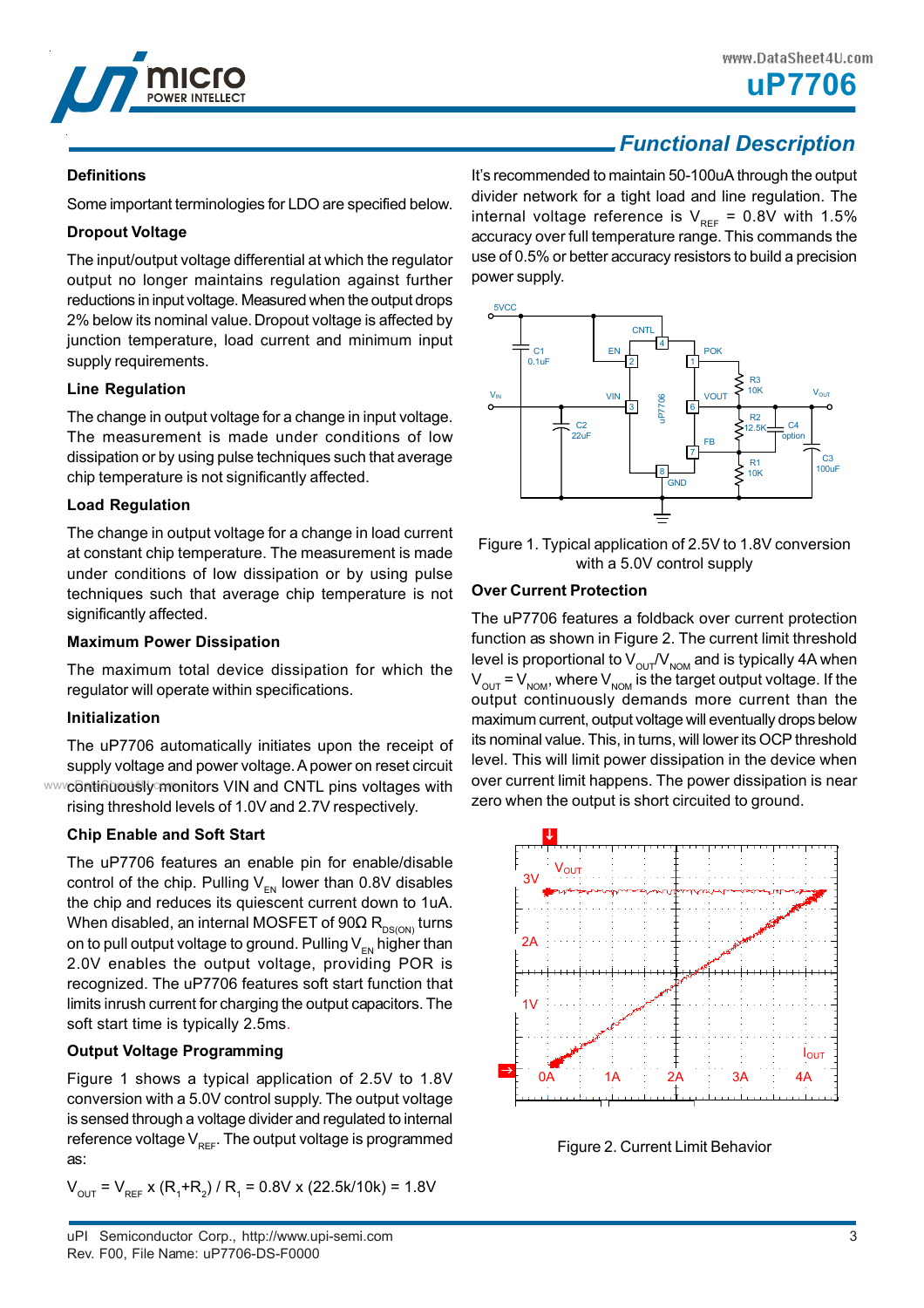

## *Absolute Maximum Rating*

| ESD Rating (Note 2) |  |
|---------------------|--|
|                     |  |
|                     |  |
|                     |  |

### *Thermal Information*

| Package Thermal Resistance (Note 3)                |                                              |
|----------------------------------------------------|----------------------------------------------|
|                                                    |                                              |
|                                                    |                                              |
|                                                    |                                              |
|                                                    |                                              |
| Power Dissipation, $P_{p}$ @ T <sub>s</sub> = 25°C |                                              |
|                                                    |                                              |
|                                                    |                                              |
|                                                    | Becomes used Original Original Constitutions |

### *Recommended Operation Conditions*

| Operating Junction Temperature Range (Note 4) ------------ | -40°C to +125°C    |
|------------------------------------------------------------|--------------------|
| Operating Ambient Temperature Range -------                | - -40°C to +85°C.  |
| Supply Input Voltage, $V_{CNTI}$                           | --- +4.5V to +5.5V |

## *Electrical Characteristics*

 $(V_{\text{CNTL}} = 5V, T_A = 25^{\circ}\text{C}, \text{ unless otherwise specified})$ 

| <b>Parameter</b><br>www.DataSheet4U.com | Symbol               | <b>Test Conditions</b>                                                                                           | Min                      | <b>Typ</b>               | <b>Max</b>               | <b>Units</b> |
|-----------------------------------------|----------------------|------------------------------------------------------------------------------------------------------------------|--------------------------|--------------------------|--------------------------|--------------|
| <b>Supply Input Voltage</b>             |                      |                                                                                                                  |                          |                          |                          |              |
| Control Input Voltage                   | $V_{\text{CNTL}}$    | $V_{\text{OUT}} = V_{\text{REF}}$                                                                                | 3.0                      | --                       | 5.5                      | $\vee$       |
| <b>POR Threshold</b>                    | $V_{\text{CNTLRTH}}$ |                                                                                                                  | $\overline{a}$           | 2.7                      | $\overline{\phantom{a}}$ | $\vee$       |
| <b>POR Hysteresis</b>                   | $V_{\text{CNTLHYS}}$ |                                                                                                                  | --                       | 0.2                      | $\overline{\phantom{a}}$ | V            |
| Power Input Voltage                     | $V_{N}$              | $V_{OUT} = V_{REF}$                                                                                              | 1.0                      | $\overline{\phantom{a}}$ | 5.5                      | $\vee$       |
| Control Input Current in<br>Shutdown    | CNTL_SD              | $V_{CNTL} = V_{N} = 5.0 V, I_{CUT} = 0 A, V_{FN} = 0 V$                                                          | $\overline{\phantom{a}}$ | 20                       | 30                       | uA           |
| Control Input Current                   | <sup>I</sup> CNTL    | $V_{\text{CNTL}} = V_{\text{IN}} = V_{\text{EN}} = 5.0 V, I_{\text{OUT}} = 0 A, V_{\text{OUT}} = V_{\text{REF}}$ | --                       | 1.0                      | 1.5                      | mA           |
| Quiescent Current                       | 'Q                   | $V_{CNTL} = V_{N} = V_{EN} = 5.0 V, I_{OUT} = 0 A, V_{OUT} = V_{REF}$                                            | --                       | 1.0                      | 1.5                      | mA           |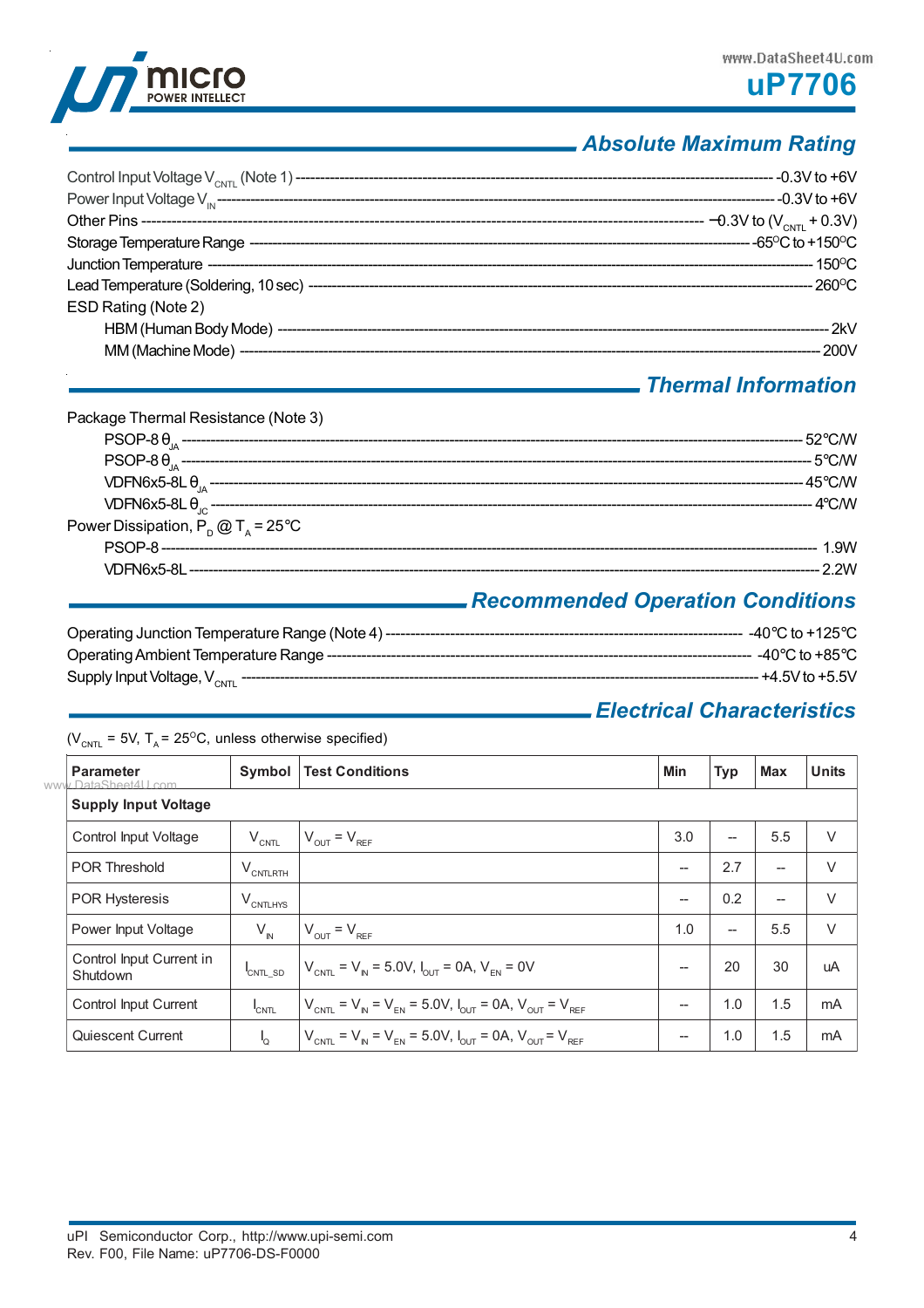



### *Electrical Characteristics*

| <b>Parameter</b>                       | Symbol                        | <b>Test Conditions</b>                                                                                                                                                                    | Min                                | <b>Typ</b> | <b>Max</b>               | <b>Units</b>  |
|----------------------------------------|-------------------------------|-------------------------------------------------------------------------------------------------------------------------------------------------------------------------------------------|------------------------------------|------------|--------------------------|---------------|
| <b>Feedback Voltage</b>                |                               |                                                                                                                                                                                           |                                    |            |                          |               |
| Reference Voltage                      | $V_{RF}$                      | $V_{CNTL} = V_{N} = V_{EN} = 5.0 V, I_{OUT} = 0 A. V_{OUT} = V_{REF}$                                                                                                                     | 0.788                              | 0.8        | 0.812                    | V             |
| Feedback Input Current                 | $I_{FB}$                      |                                                                                                                                                                                           |                                    | 20         |                          | nA            |
| $V_{N}$ Line Regulation                | $V_{REF(LINE)}$               | 1.2V < $V_{N}$ < 5.0V, $V_{CNT}$ = $V_{FN}$ = 5.0V, $I_{CUT}$ = 0A. $V_{CUT}$ =<br>$V_{RFF}$                                                                                              | $\overline{\phantom{a}}$           | 0.01       | 0.1                      | %N            |
| V <sub>CNTL</sub> Line Regulation      | $V_{REF(CNTL)}$               | $V_{N}$ = 3.3V, $I_{OUT}$ = 0A. $V_{OUT}$ = $V_{REF}$                                                                                                                                     | $\overline{a}$                     | 0.01       | 0.1                      | %N            |
| Load Regulation                        | $V_{\text{REF(LOAD)}}$        | 10mA < $I_{\text{OUT}}$ < 3A, $V_{\text{CNT}}$ = $V_{\text{N}}$ = $V_{\text{EN}}$ = 5.0V, $V_{\text{OUT}}$ = $V_{\text{REF}}$                                                             | $\overline{\phantom{a}}$           | 0.8        | 1.5                      | $%$ /A        |
| Load Regulation over<br>Temperature    | $V_{\text{REF(LOAD)}}$        | 10mA < $I_{\text{OUT}}$ < 3A, V <sub>CNTL</sub> = V <sub>N</sub> = V <sub>EN</sub> = 5.0V, V <sub>OUT</sub> = V <sub>REF</sub> , -40 <sup>o</sup> C < T <sub>1</sub> < 125 <sup>o</sup> C | $\overline{a}$                     | 1.4        | 3                        | $\%$          |
|                                        |                               | $I_{\text{OUT}} = 2A$ , $V_{\text{CNT}} = V_{\text{EN}} = 5.0 \text{V}$ , $V_{\text{OUT}} = V_{\text{REF}}$                                                                               | $\overline{\phantom{a}}$           | 200        | 240                      | mV            |
| Dropout Voltage                        | $\mathsf{V}_{\mathsf{DROP}}$  | $V_{\text{OUT}} = 3A$ , $V_{\text{CNT}} = V_{\text{EN}} = 5.0 V$ , $V_{\text{OUT}} = V_{\text{REF}}$                                                                                      |                                    | 300        | 360                      |               |
| V <sub>OUT</sub> Pull Low Resistance   |                               | $V_{CNTL} = V_{N} = 5.0 V, V_{FN} = 0 V,$                                                                                                                                                 | $\overline{\phantom{a}}$           | 90         | --                       | Ω             |
| <b>Enable</b>                          |                               |                                                                                                                                                                                           |                                    |            |                          |               |
| Enable High Level                      | $V_{EN}$                      |                                                                                                                                                                                           | $\overline{a}$                     |            | 1.4                      | V             |
| Disable Low Level                      | $V_{SD}$                      |                                                                                                                                                                                           | 0.8                                |            | $\overline{\phantom{0}}$ | V             |
| <b>EN Input Current</b>                | $I_{EN}$                      | $V_{EN}$ = $V_{CNTL}$ = 5.0V                                                                                                                                                              | $\overline{\phantom{a}}$           | 12         | 20                       | uA            |
| EN Input Impedance                     | $Z_{EN}$                      |                                                                                                                                                                                           | $\overline{a}$                     | 65         | --                       | KΩ            |
| <b>PWROK</b>                           |                               |                                                                                                                                                                                           |                                    |            |                          |               |
| FB Power OK Threshold                  | $V_{\text{POKTH}}$            | $I_{\text{OUT}} = 0A$ , $V_{\text{CNT}} = V_{\text{IN}} = V_{\text{EN}} = 5.0V$ , $V_{\text{OUT}} = V_{\text{REF}}$                                                                       | $\hspace{0.05cm} -\hspace{0.05cm}$ | 92         | --                       | $\%$          |
| Power OK Hysteresis                    | $V_{\text{POKHYS}}$           | $I_{\text{OUT}} = 0A$ , $V_{\text{CNT}} = V_{\text{IN}} = V_{\text{EN}} = 5.0V$ , $V_{\text{OUT}} = V_{\text{REF}}$                                                                       |                                    | 8          | $\overline{\phantom{0}}$ | $\frac{0}{0}$ |
| <b>Overcurrent Protection</b>          |                               |                                                                                                                                                                                           |                                    |            |                          |               |
| <b>OCP Threshold Level</b>             | $\mathsf{I}_{\mathsf{OCP}}$   | $V_{CNTL} = V_{N} = V_{EN} = 5.0 V, V_{OUT} = V_{REF}$                                                                                                                                    | --                                 | 4          | --                       | A             |
| Output Short Circuit<br>Current        | $I_{SC}$                      | $V_{CNT} = V_{N} = V_{FN} = 5.0 V, V_{CUT} = V_{RFF}$                                                                                                                                     | $\overline{\phantom{a}}$           | 100        | $\overline{\phantom{a}}$ | mA            |
| <b>Thermal Protection</b>              |                               |                                                                                                                                                                                           |                                    |            |                          |               |
| <b>Thermal Shutdown</b><br>Temperature | $T_{SD}$                      | $V_{\text{OUT}} = 0A$ , $V_{\text{CNT}} = V_{\text{IN}} = V_{\text{EN}} = 5.0 V$ , $V_{\text{OUT}} = V_{\text{REF}}$                                                                      | $\overline{a}$                     | 170        | --                       | $^{\circ}C$   |
| Thermal Shutdown<br><b>Hysteresis</b>  | $\mathsf{T}_{\textsc{SDHYS}}$ | $V_{\text{OUT}} = 0A$ , $V_{\text{CNT}} = V_{\text{IN}} = V_{\text{EN}} = 5.0V$ , $V_{\text{OUT}} = V_{\text{REF}}$                                                                       |                                    | 30         |                          | $^{\circ}C$   |

**Note 1.** Stresses listed as the above "Absolute Maximum Ratings" may cause permanent damage to the device. These are for stress ratings. Functional operation of the device at these or any other conditions beyond those indicated in the operational sections of the specifications is not implied. Exposure to absolute maximum rating conditions for extended periods may remain possibility to affect device reliability.

**Note 2.** Devices are ESD sensitive. Handling precaution recommended.

**Note 3.**  $\theta_{JA}$  is measured in the natural convection at  $T_A = 25^\circ$ C on a low effective thermal conductivity test board of JEDEC 51-3 thermal measurement standard.

**Note 4.** The device is not guaranteed to function outside its operating conditions.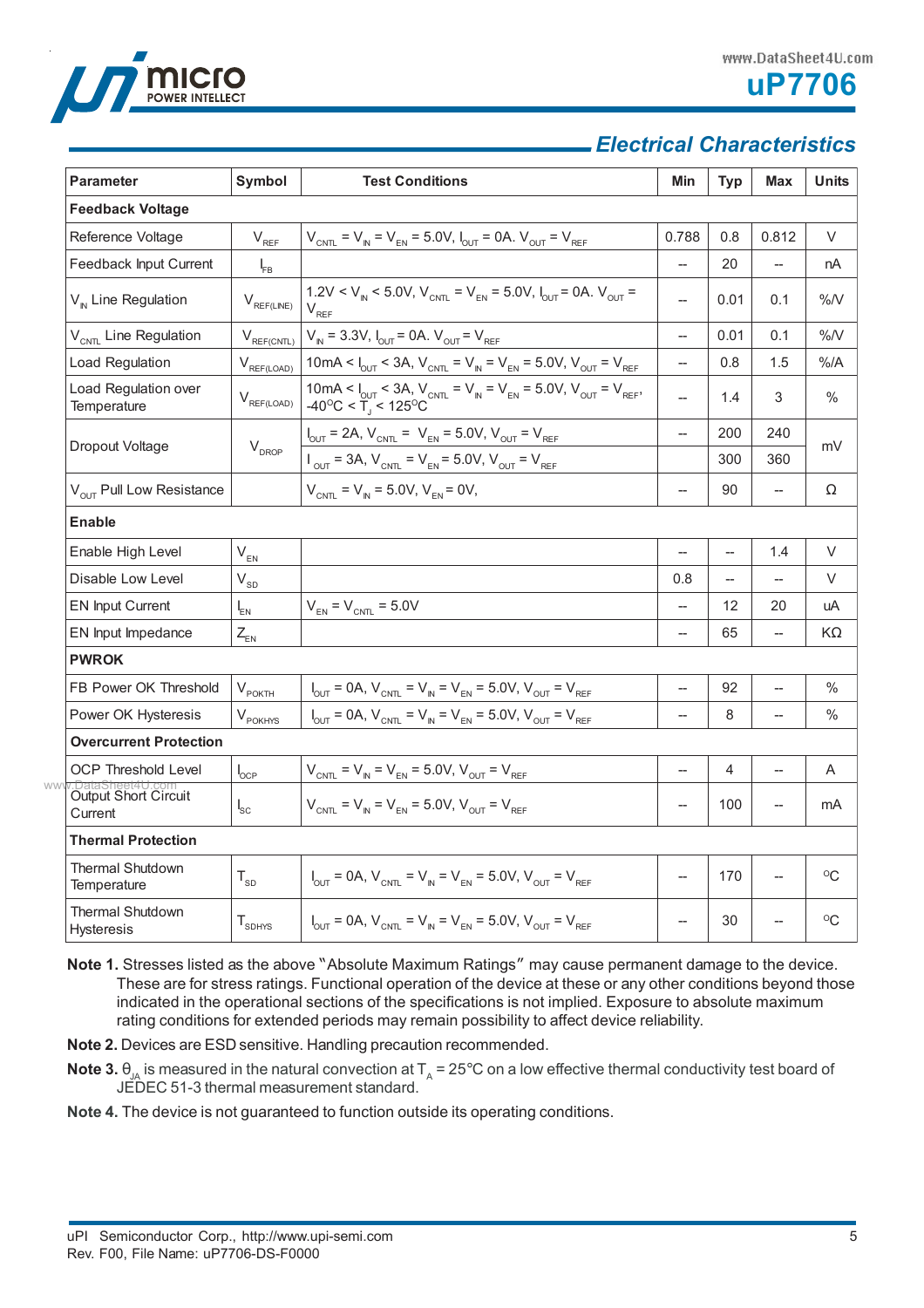



## *Typical Operation Characteristics*

**Power On from V<sub>CNTL</sub>** 





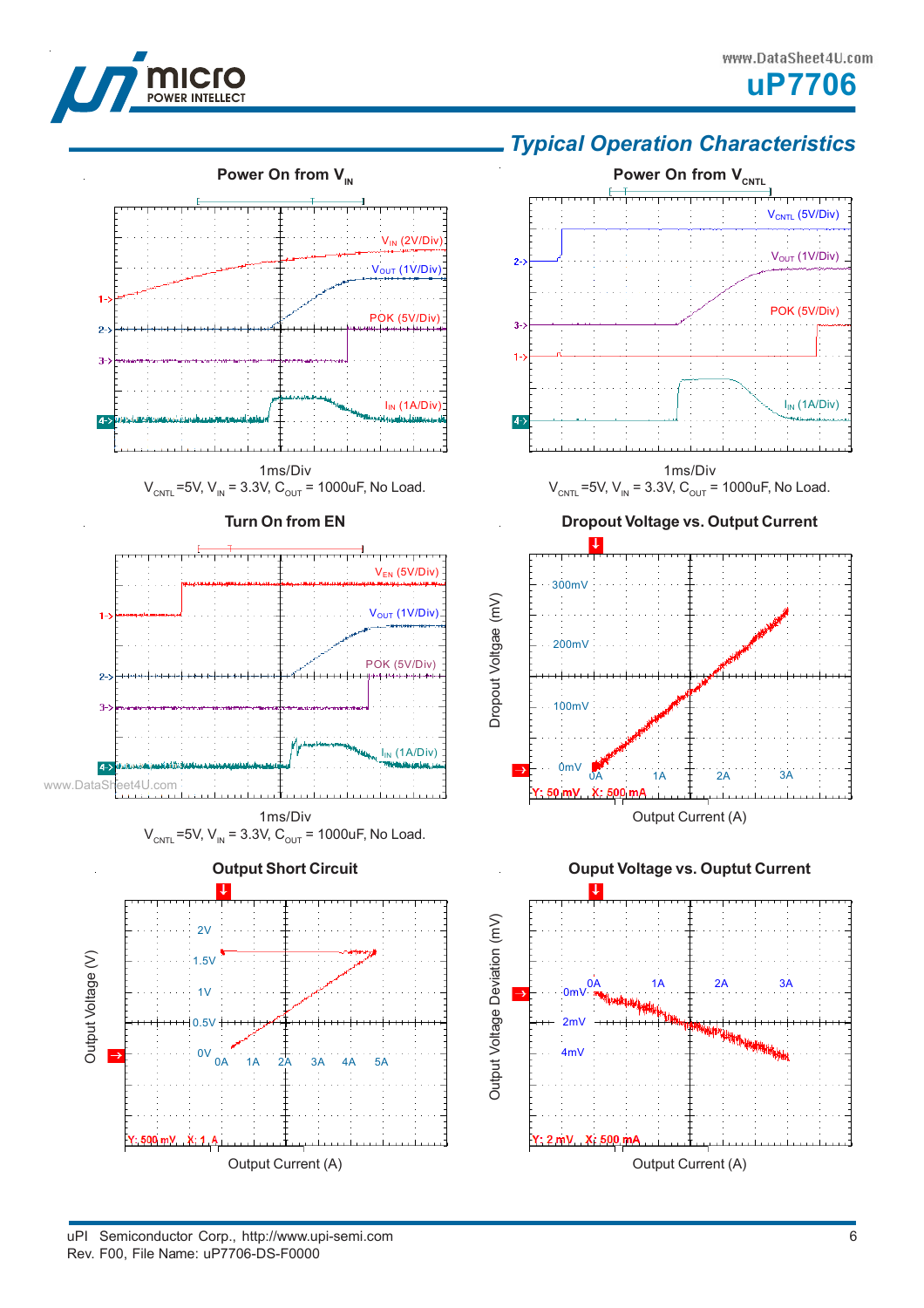

70 80

Shutdown Current (uA)

Quiescent Current (uA)

#### www.DataSheet4U.com





**Shutdown Current vs. Input Voltage**

### *Typical Operation Characteristics*





Junction Temperature (°C)  $V_{CNTL}$  = 5V



uPI Semiconductor Corp., http://www.upi-semi.com Rev. F00, File Name: uP7706-DS-F0000

 $V_{CNTL} = V_{IN} = 5V$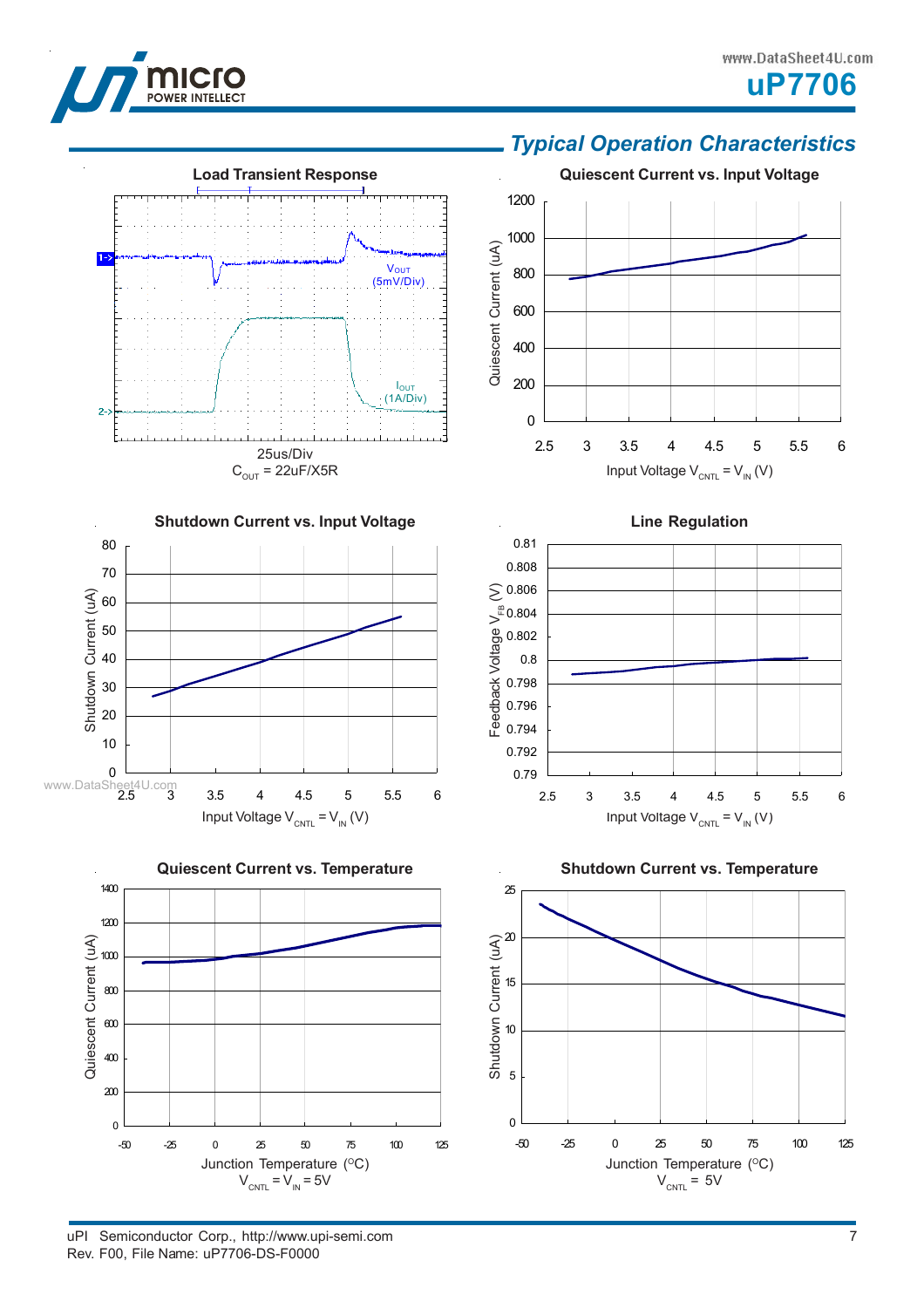

#### www.DataSheet4U.com



## *Typical Operation Characteristics*



www.DataSheet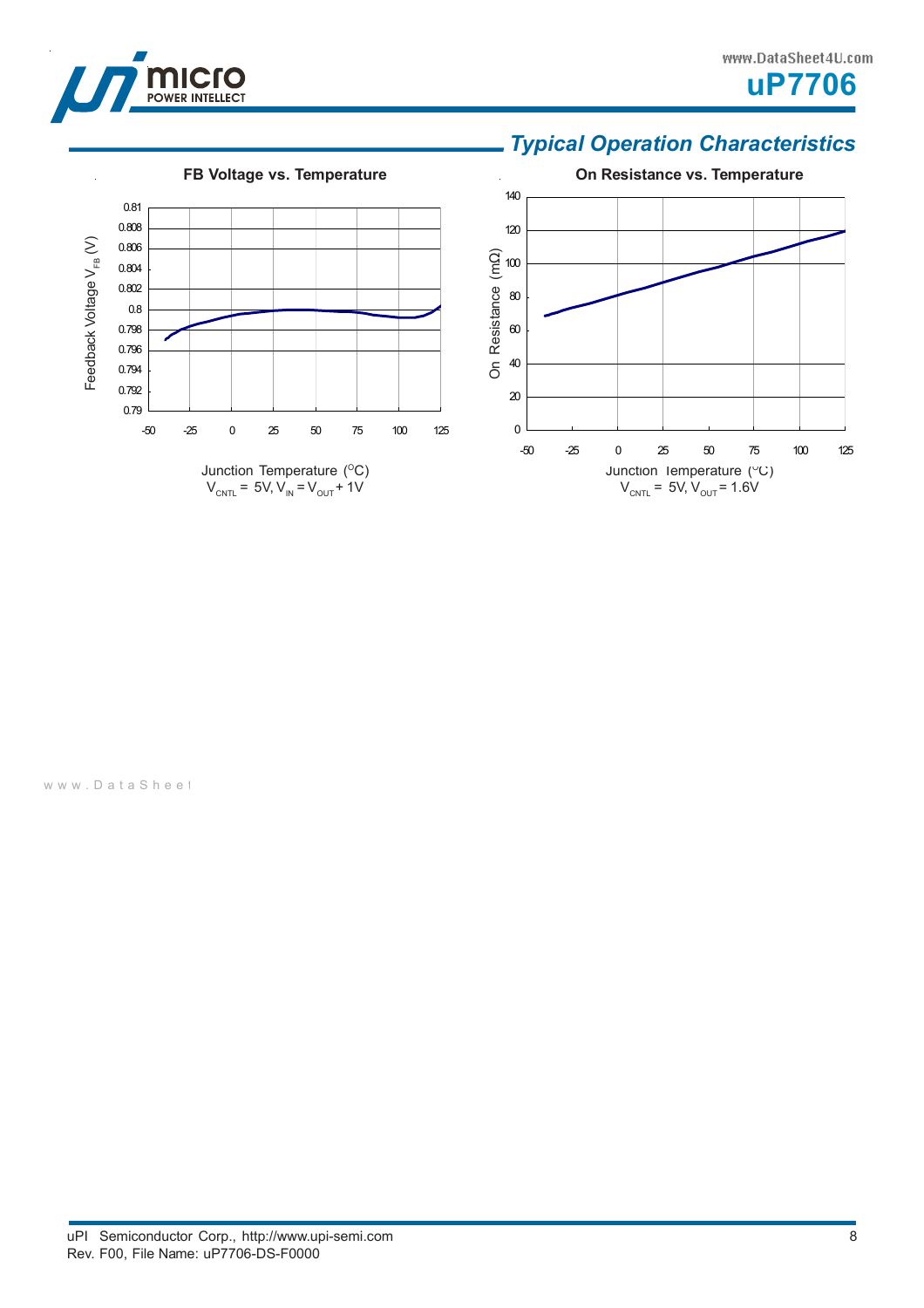

**uP7706**

The uP7706 is a high performance linear regulator specifically designed to deliver up to 3A output current with very low input voltage and ultra low dropout voltage. With dual-supply configuration, the uP7706 operates with a wide input voltage VIN range from 1.0V to 5.5V and is ideal for applications where  $V_{\text{OUT}}$  is very close to  $V_{\text{IN}}$ .

### **Supply Voltage for Control Circuit V<sub>CNTL</sub>**

Unlike other linear regulators that use a P-Channel MOSFET as the pass transistor, the uP7706 uses an N-Channel as the pass transistor. N-Channel MOSFET provides lower on-resistance and better stability meeting stringent requirements of current generation microprocessors and other sensitive electronic devices. The drain of N-Channel MOSFET is connected to VIN and the source is connected to VOUT. This requires that the supply voltage  $V_{\text{CNTL}}$  for control circuit is at least 1.5V higher than the output voltage to provide enough overdrive capability for the pass transistor thus to achieve low dropout and fast transient response. It is highly recommended to bias the device with 5V voltage source if available.

Use a minimum 0.1uF ceramic capacitor plus a 10Ω resistor to locally bypass the control voltage.

### **Input/Output Capacitor Selection**

The uP7706 has a fast transient response that allows it to handle large load changes associated with high current applications. Proper selection of the of the output capacitor and it's ESR value determines stable operation and optimizes performance. The typical application circuit shown in Figure 1 was tested with a wide range of different www.DataSheet4U.com<br>capacitors. The circuit was found to be unconditionally stable with capacitor values from 10ìF to 2200ìF and ESR ranging from 0.5m $\Omega$  to greater then 75m $\Omega$ .



Figure 1. Typical Application Circuit

**Input capacitor:** A minimum of 10uF ceramic capacitor is recommended to be placed directly next to the VIN pin.

## *Application Information*

This allows for the device being some distance from any bulk capacitance on the rail. Additionally, bulk capacitance may be added closely to the input supply pin of the uP7706 to ensure that  $V_{\text{IN}}$  does not sag, improving load transient response.

**Output capacitor:** A minimum bulk capacitance of 33uF, along with a 0.1uF ceramic decoupling capacitor is recommended. Increasing the bulk capacitance will improve the overall transient response. The use of multiple lower value ceramic capacitors in parallel to achieve the desired bulk capacitance will not cause stability issues. Although designed for use with ceramic output capacitors, the uP7706 is extremely tolerant of output capacitor ESR values and thus will also work comfortably with tantalum output capacitors.

#### **Thermal Consideration**

The uP7706 integrates internal thermal limiting function to protect the device from damage during fault conditions. However, continuously keeping the junction near the thermal shutdown temperature may remain possibility to affect device reliability. It is highly recommended to keep the junction temperature below the recommended operation condition  $125^{\circ}$ C for maximum reliability.

Power dissipation in the device is calculated as:

$$
P_{D} = (V_{IN} - V_{OUT}) \times I_{OUT} + V_{CNTL} \times I_{CNTL}
$$

It is adequate to neglect power loss with respective to control circuit  $V_{CNTL}$  x  $I_{CNTL}$  when considering thermal management in uP7706 Take the following moderate operation condition as an example:  $V_{\text{IN}} = 2.5V$ ,  $V_{\text{OUT}} = 1.5V$ ,  $I_{\text{OUT}}$  = 2A, the power dissipation is:

$$
PD = (1.8V - 1.2V) \times 2A = 2.0W
$$

This power dissipation is conducted through the package into the ambient environment, and, in the process, the temperature of the die (T $_{\rm J}$ ) rises above ambient. Large power dissipation may cause considerable temperature raise in the regulator in large dropout applications. The geometry of the package and of the printed circuit board (PCB) greatly influence how quickly the heat is transferred to the PCB and away from the chip. The most commonly used thermal metrics for IC packages are thermal resistance from the chip junction to the ambient air surrounding the package  $(\theta_{JA})$ :

$$
\theta_{JA} = (T_{J} - T_{A})/P_{D}
$$

θ<sub>JA</sub> specified in the *Thermal Information* section is measured in the natural convection at  $T<sub>A</sub> = 25$ <sup>o</sup>C on a high effective thermal conductivity test board (4 Layers, 2S2P) of JEDEC 51-7 thermal measurement standard. The case point of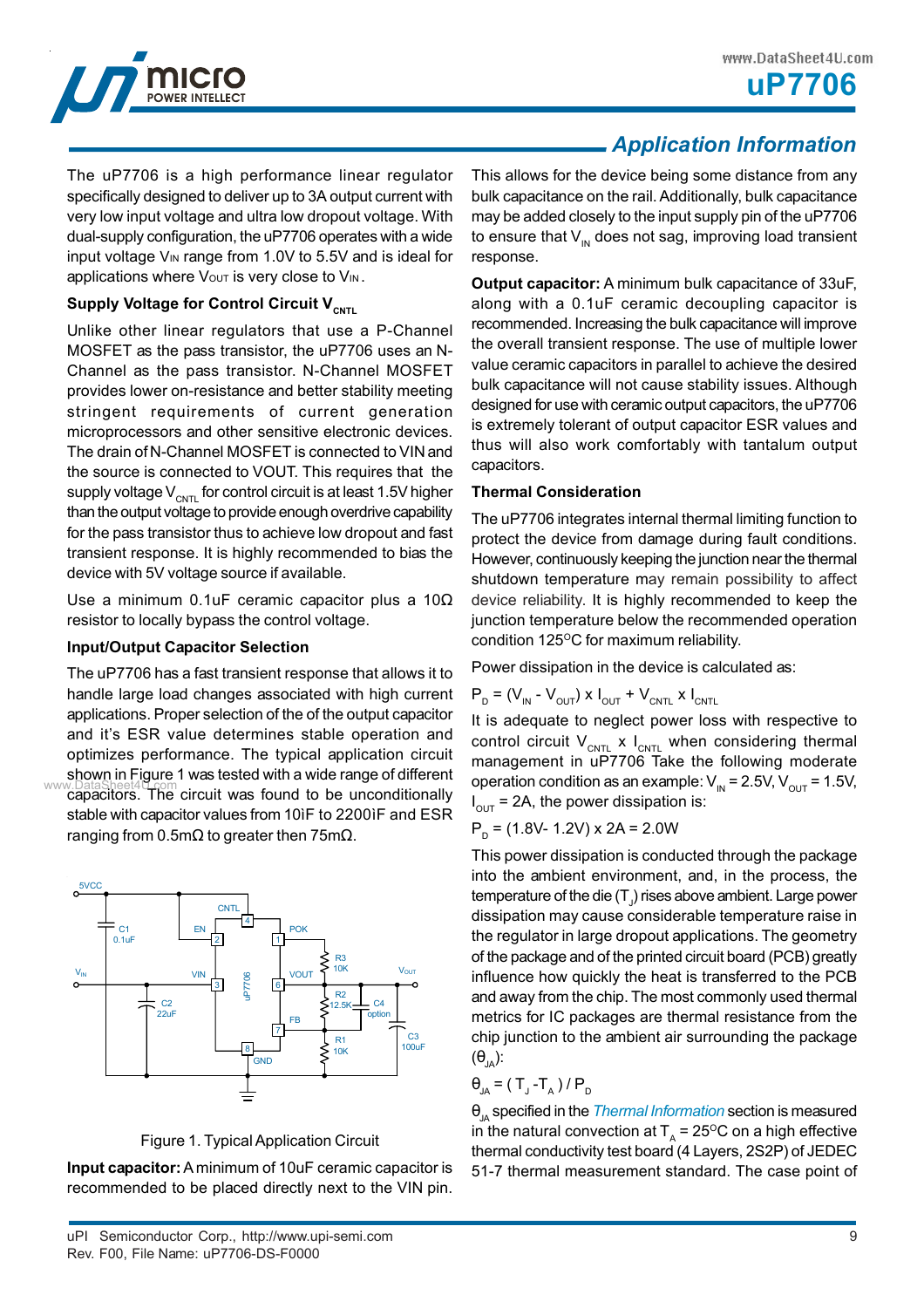



## *Application Information*

 $\theta_{\text{IC}}$  is on the exposed pad for PSOP-8 package.

Given power dissipation  $P_{p}$ , ambient temperature and thermal resistance  $\theta_{JA}$ , the junction temperature is calculated as:

$$
T_{J} = T_{A} + \Delta T_{JA} = T_{A} + P_{D} \times \theta_{JA}
$$

To limit the junction temperature within its maximum rating, the allowable maximum power dissipation is calculated as:

### $P_{D(MAX)} = (T_{J(MAX)} - T_{A})/\theta_{JA}$

where  ${\sf T}_{_{\sf J(MAX)}}$  is the maximum operation junction temperature 125 $^{\rm o}$ C, T<sub>A</sub> is the ambient temperature and the θ<sub>JA</sub> is the junction to ambient thermal resistance.  $θ_{JA}$  of PSOP-8 packages is 75°C/W on JEDEC 51-7 (4 layers, 2S2P) thermal test board with minimum copper area. The maximum power dissipation at  $T_A = 25 \times C$  can be calculated as:

 $P_{DMAX}$  = (125<sup>o</sup>C - 25<sup>o</sup>C) / 75<sup>o</sup>C/W = 1.33W

The thermal resistance  $\theta_{JA}$  highly depends on the PCB design. Copper plane under the exposed pad is an effective heatsink and is useful for improving thermal conductivity. Figure 3 show the relationship between thermal resistance  $\theta_{1A}$  vs. copper area on a standard JEDEC 51-7 (4 layers, 2S2P) thermal test board at  $T_A$  = 25<sup>o</sup>C. A 50mm<sup>2</sup> copper plane reduces  $\theta_{JA}$  from 75°C/W to 50°C/W and increases maximum power dissipation from 1.33W to 2W.





Figure 4 illustrated the recommended PCB layout for best thermal performance.



Figure 4. Recommended PCB Layout.

### **Layout Consideration**

- 1. Place a local bypass capacitor as closed as possible to the VIN pin. Use short and wide traces to minimize parasitic resistance and inductance.
- 2. The exposed pad should be soldered on GND plane with maximum area and with multiple vias to inner layer of ground place for improved thermal performance.
- 3. Connect voltage divider directly to the point where regulation is required. Place voltage divider close to the device.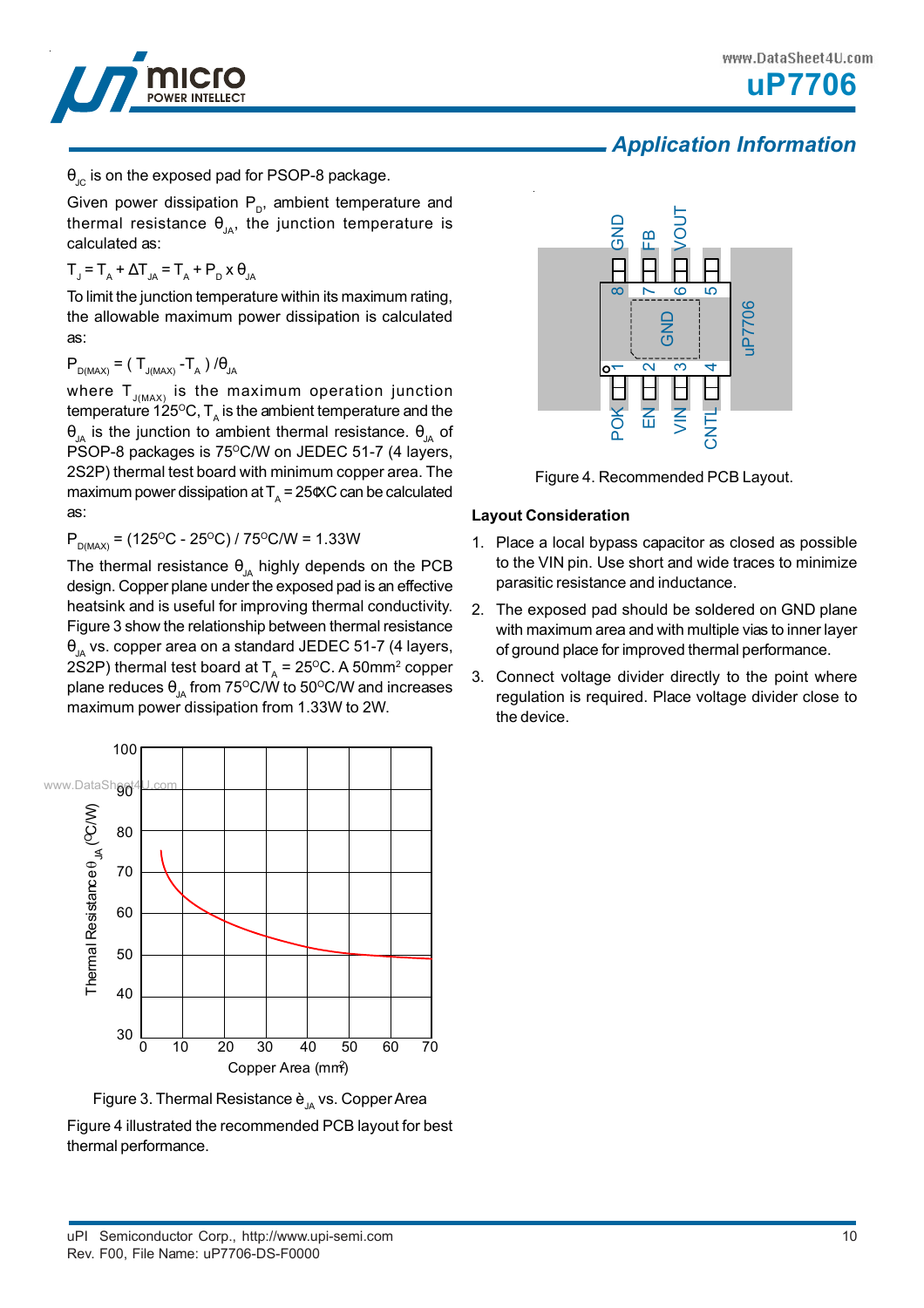



## *Application Information*









#### www.DataSheet4U.com

### **Note**

1.Package Outline Unit Description:

BSC: Basic. Represents theoretical exact dimension or dimension target

MIN: Minimum dimension specified.

MAX: Maximum dimension specified.

REF: Reference. Represents dimension for reference use only. This value is not a device specification.

TYP. Typical. Provided as a general value. This value is not a device specification.

- 2.Dimensions in Millimeters.
- 3.Drawing not to scale.

4.These dimensions no not include mold flash or protrusions. Mold flash or protrusions shell not exceed 0.15mm.